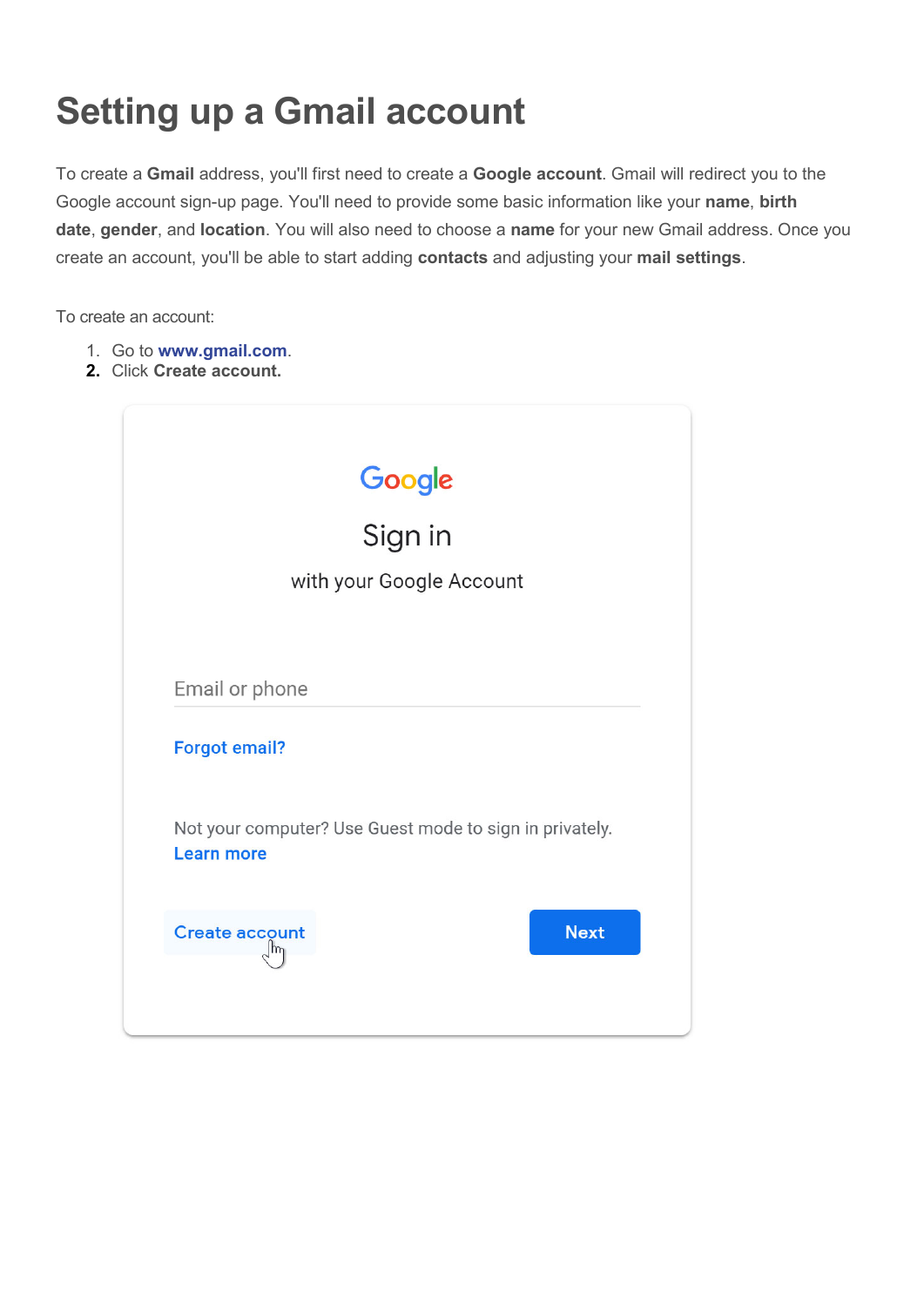3. The **sign-up** form will appear. Follow the directions by entering the required information.

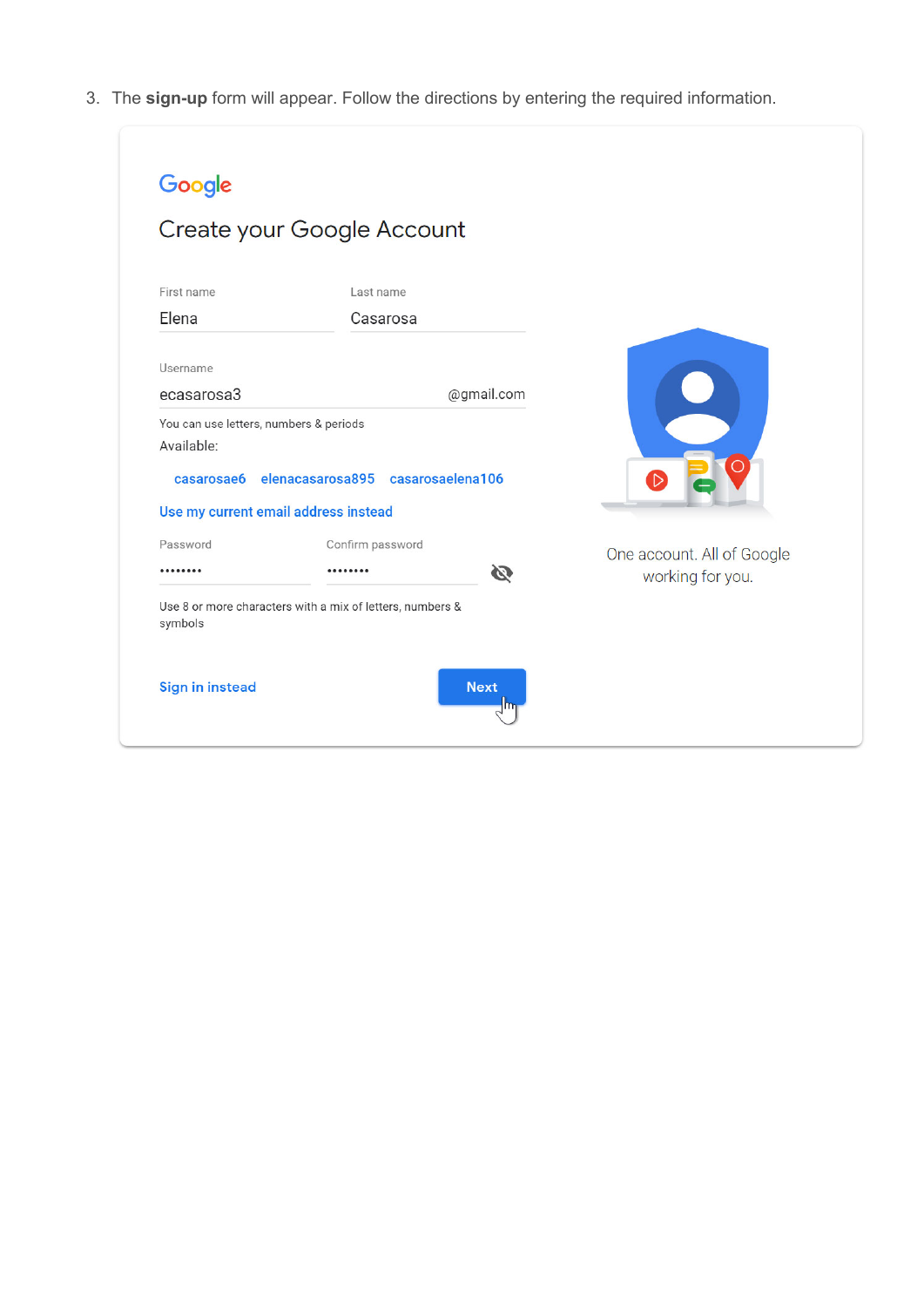4. Next, enter your **phone number** to verify your account. Google uses a two-step verification process for your security.

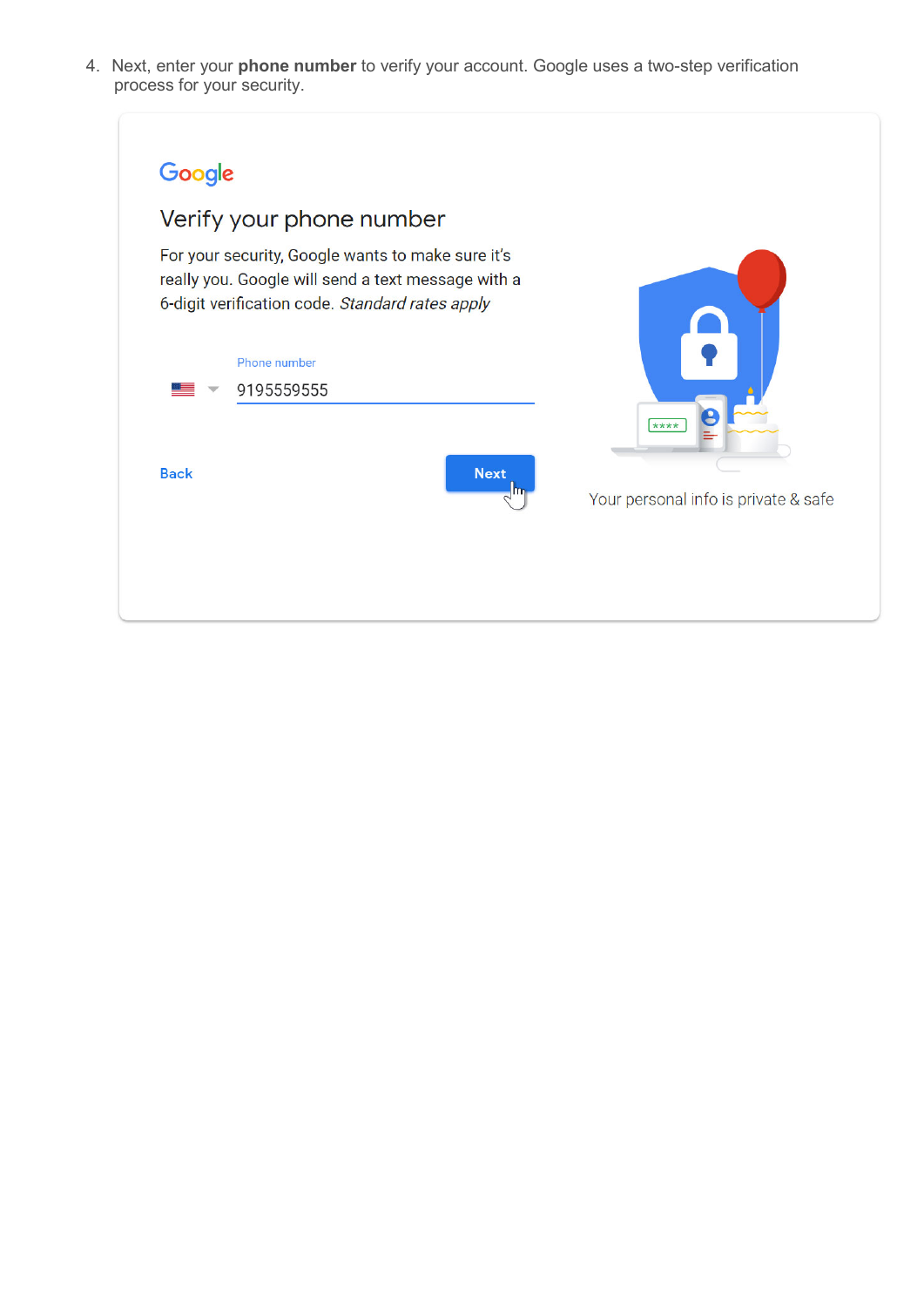5. You will receive a text message from Google with a **verification code**. **Enter the code** to complete the account verification.

| For your security, Google wants to make sure it's<br>really you. Google will send a text message with a<br>6-digit verification code. Standard rates apply<br>9195559555 |  |
|--------------------------------------------------------------------------------------------------------------------------------------------------------------------------|--|
|                                                                                                                                                                          |  |
|                                                                                                                                                                          |  |
| <b>Enter verification code</b>                                                                                                                                           |  |
| 346205<br>G-<br>$****$                                                                                                                                                   |  |
|                                                                                                                                                                          |  |
| Your personal info is private & safe<br><b>Call instead</b><br><b>Back</b><br><b>Verify</b><br>m                                                                         |  |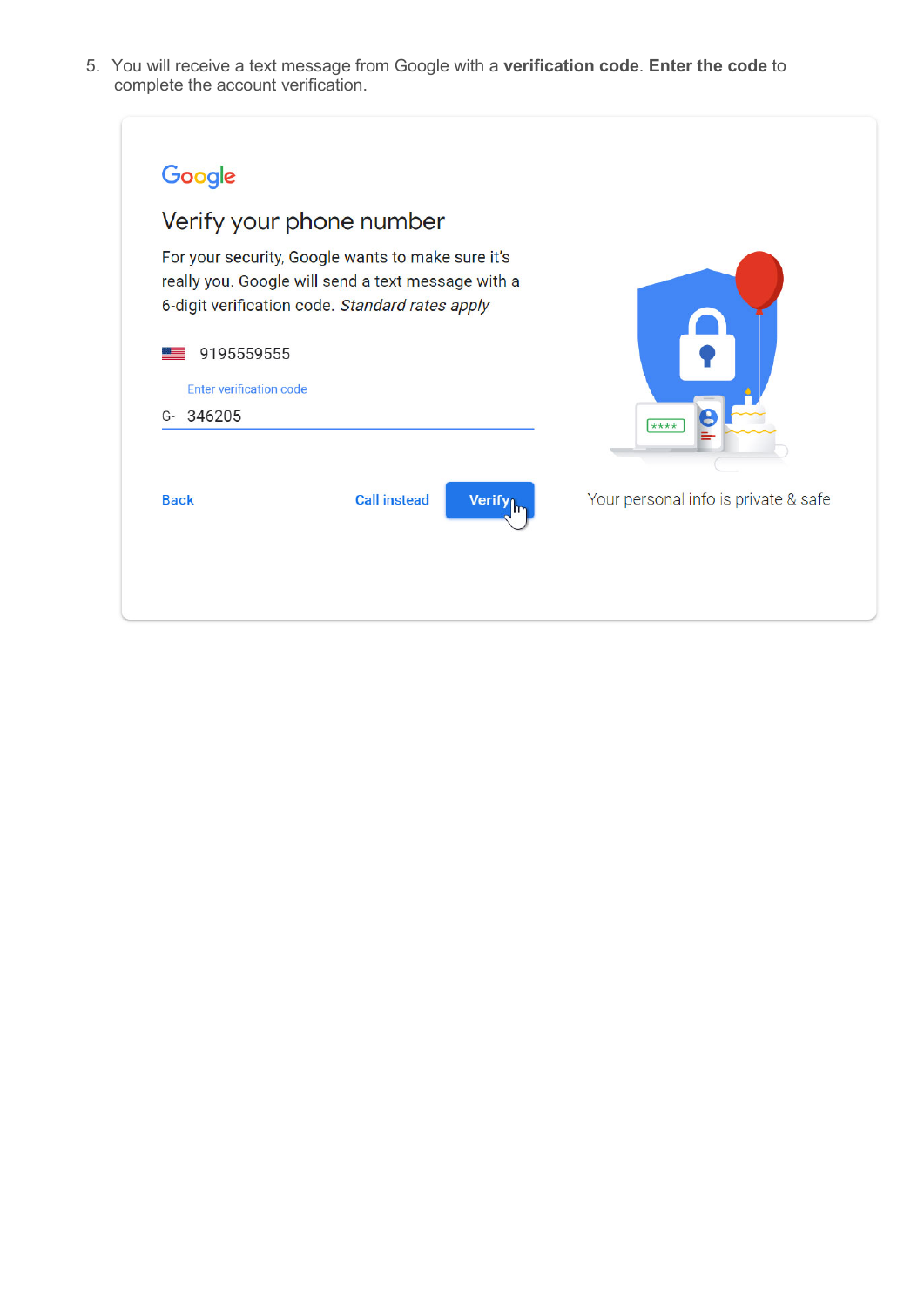6. Next, you will see a form to enter some of your personal information, like your name and birthday.





Your personal info is private & safe

Why we ask for this information

**Back** 

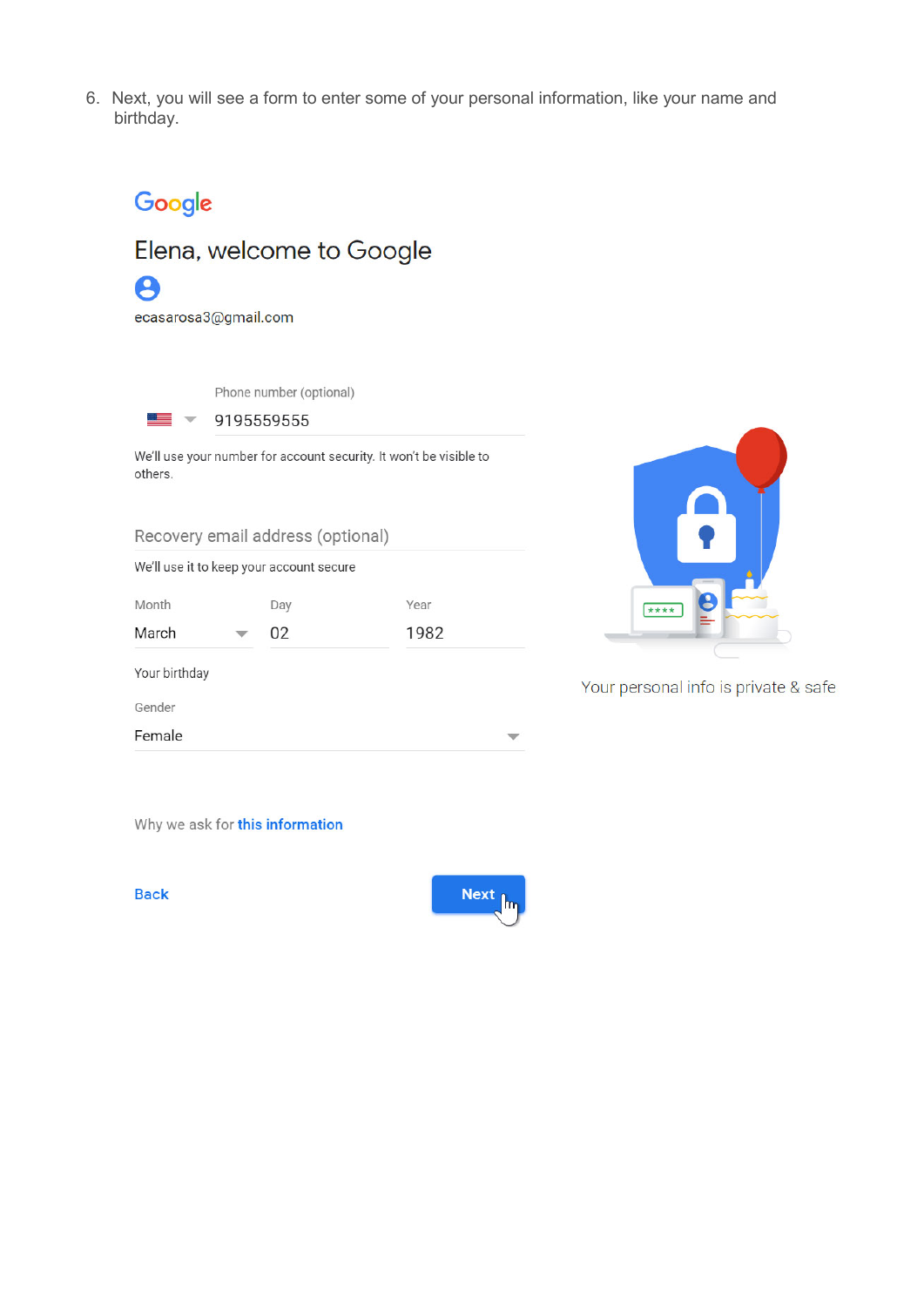#### 7. Review **[Google's](http://www.google.com/intl/en/policies/terms/) Terms of Service** and **[Privacy](http://www.google.com/intl/en/policies/privacy/) Policy**, then click **I agree**.

#### Google

### **Privacy and Terms**

We also combine this data among our services and across your devices for these purposes. For example, depending on your account settings, we show you ads based on information about your interests, which we can derive from your use of Search and YouTube, and we use data from trillions of search queries to build spell-correction models that we use across all of our services.

#### You're in control

Depending on your account settings, some of this data may be associated with your Google Account and we treat this data as personal information. You can control how we collect and use this data now by clicking "More Options" below. You can always adjust your controls later or withdraw your consent for the future by visiting My Account (myaccount.google.com).



You're in control of the data we collect & how it's used

MORE OPTIONS V



Cancel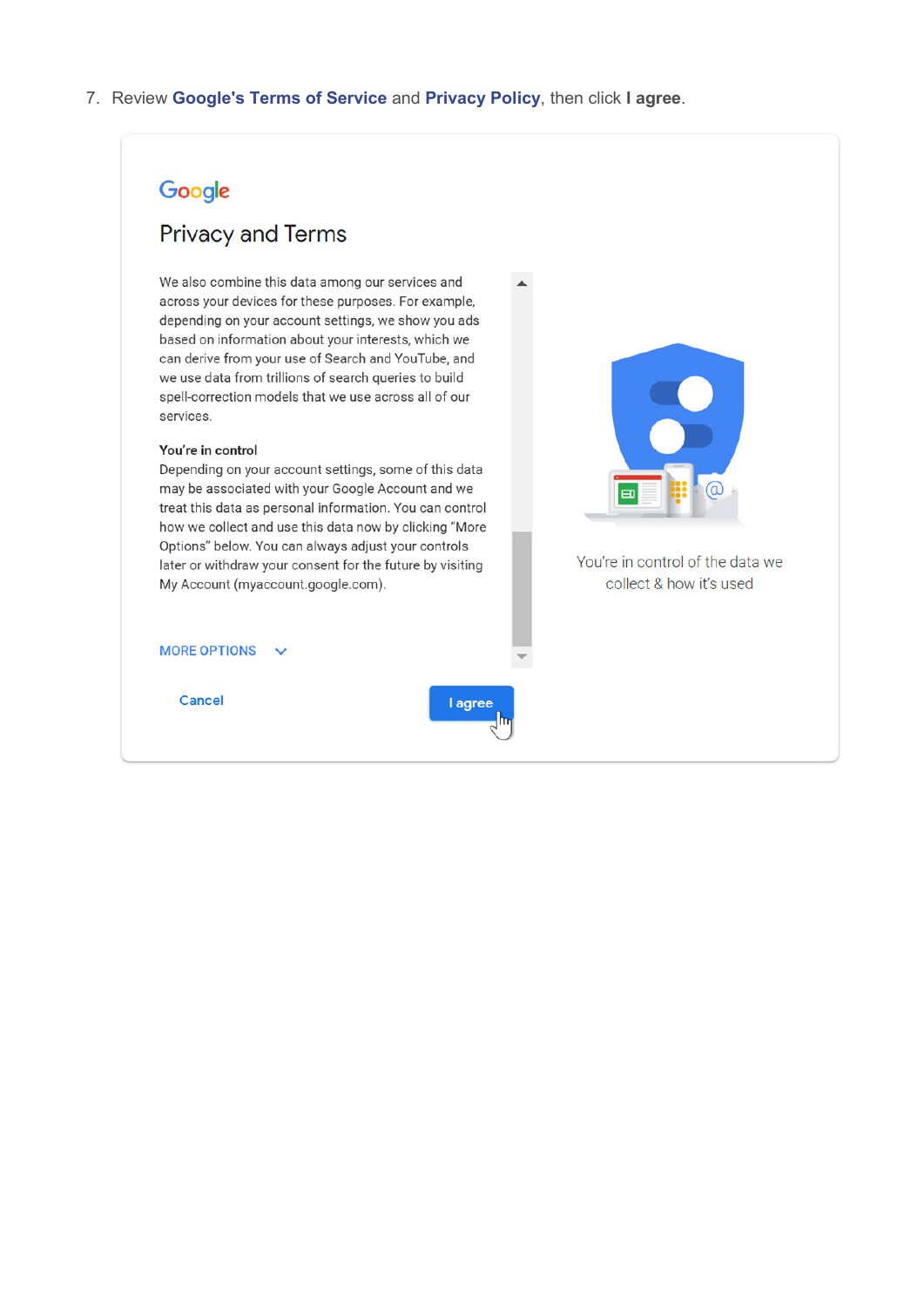8. Your account will be created.

|        | Gmail                                                                                            | Images | m        | M |
|--------|--------------------------------------------------------------------------------------------------|--------|----------|---|
|        | <b>Elena Casarosa</b><br>ecasarosa3@gmail.com<br>F<br>Privacy<br><b>Google Account</b><br>Change |        |          |   |
| Google | Add account                                                                                      |        | Sign out |   |
|        |                                                                                                  |        |          |   |

It's important to choose a **strong password**—one that is difficult for someone else to guess.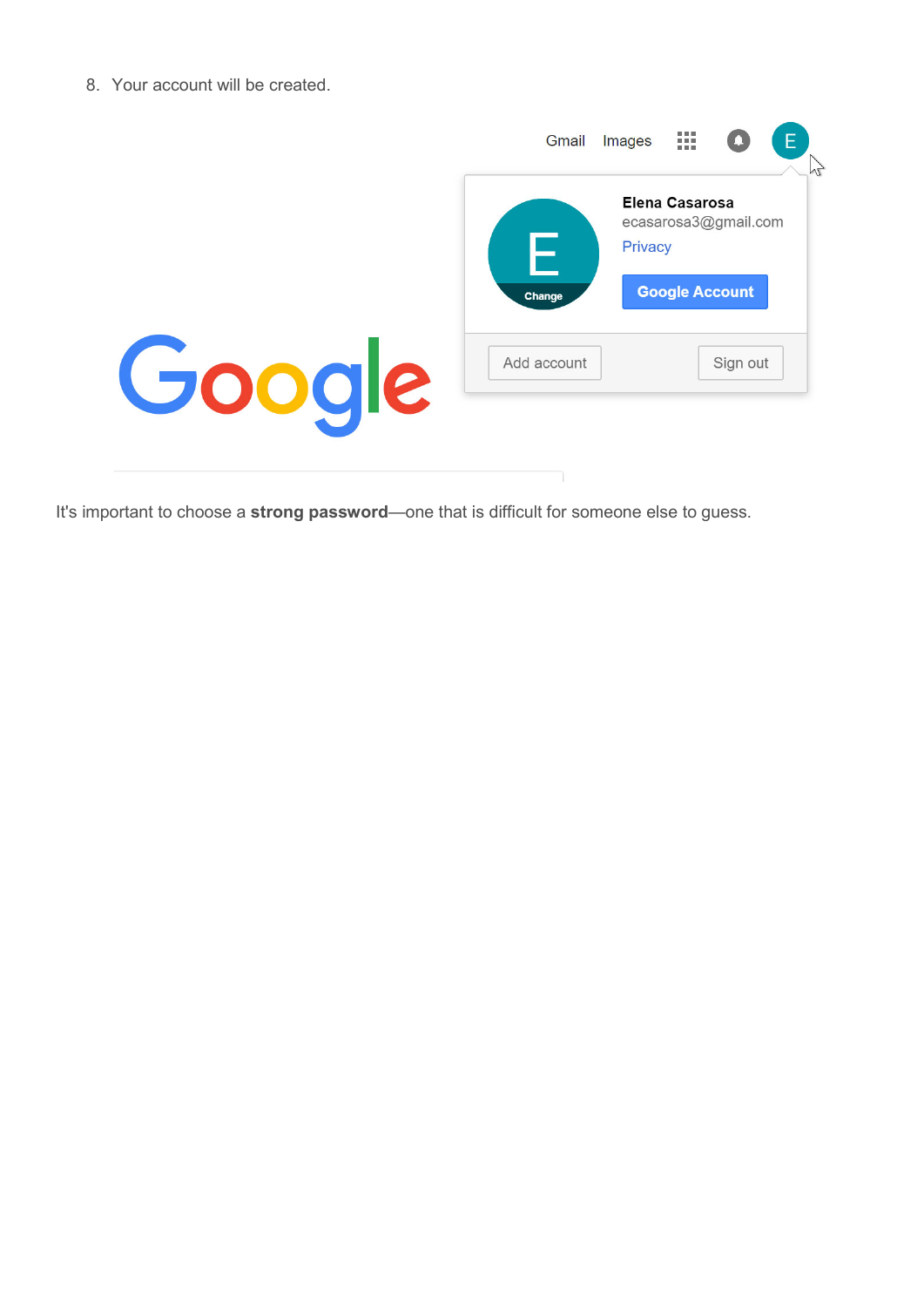# **Signing in to your account**

When you first create your account, you will be automatically signed in. Most of the time, however, you'll need to **sign in** to your account and **sign out** when you're done with it. Signing out is especially important if you're using a shared computer (for example, at a **library** or **office**) because it prevents others from viewing your emails.

To sign in:

- 1. Go to **[www.gmail.com](http://www.gmail.com/)**.
- 2. Type your **user name** (your email address) and **password**, then click **Next**.

|                     | Hi Elena               |         |
|---------------------|------------------------|---------|
| $\mathbf{E}$        | ecasarosa3@gmail.com v |         |
| Enter your password |                        |         |
|                     |                        |         |
| Forgot password?    |                        | Next Im |
|                     |                        |         |
|                     |                        |         |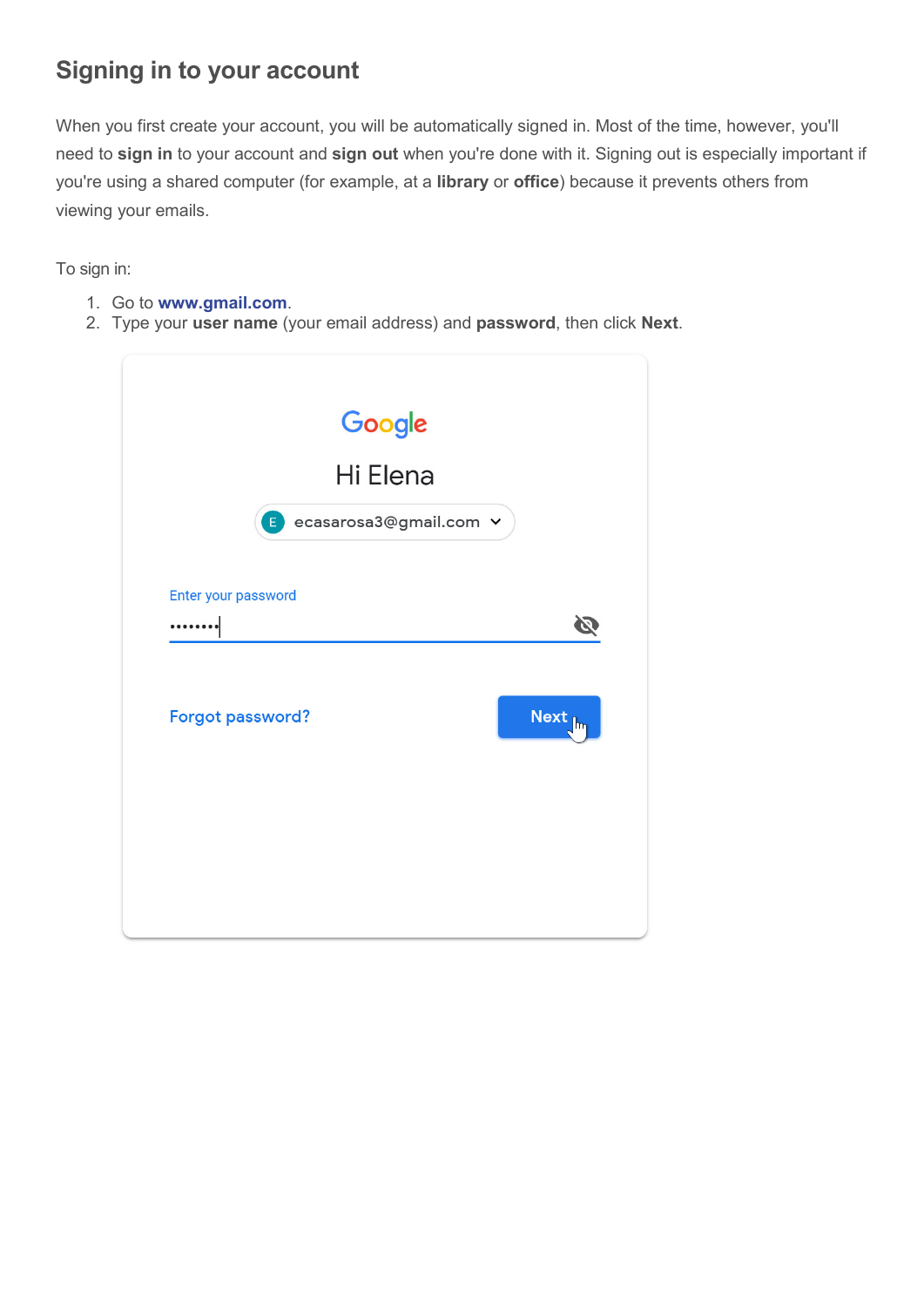# **To sign out**:

In the top-right corner of the page, locate the circle that has your first initial (if you've already selected an avatar image, it will show the image instead). To sign out, click the circle and select **Sign out**.

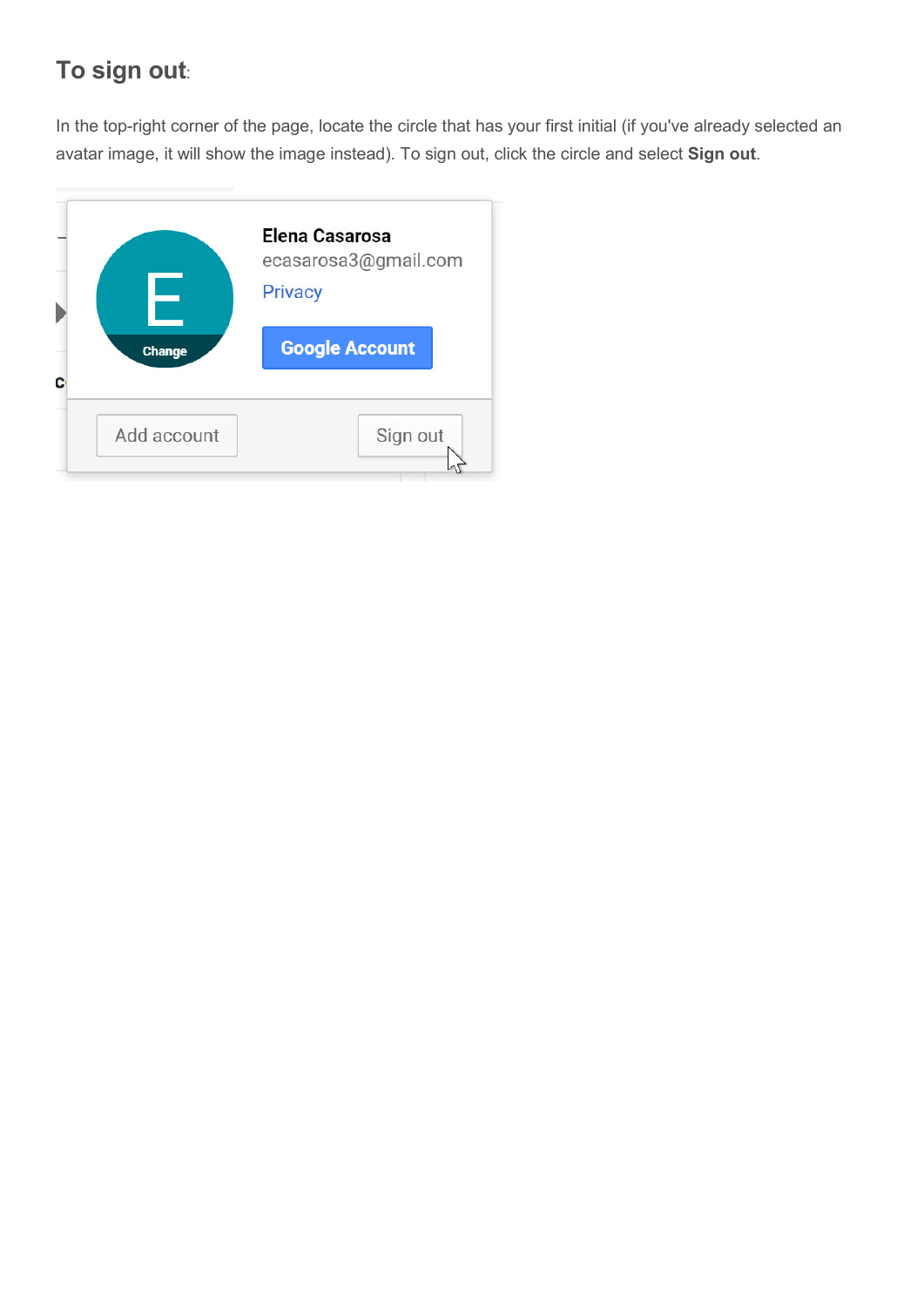### **Changing language**

To change language:

1. Click the **gear icon** in the top-right corner of the page, then select **Settings**.



2. You will see the current language, click the dropdown lost to change it

#### Settings

| Language: | Gmail display language English (US)   | v <b>h</b> ange language |
|-----------|---------------------------------------|--------------------------|
|           | Show all language option English (UK) |                          |
|           | English (US)                          |                          |
|           | Español                               |                          |
|           | Español (Latinoamérica)               |                          |
|           | Euskara                               |                          |
|           | Filipino                              |                          |
|           | Français                              |                          |
|           | Français (Canada)                     |                          |
|           | Gaeilge                               |                          |
|           | Galego                                |                          |
|           | Hrvatski                              |                          |
|           | Italiano                              |                          |
|           | IsiZulu                               |                          |
|           | Íslenska                              |                          |
|           | Kiswahili                             |                          |
|           | Latviešu                              |                          |
|           | Lietuvių                              |                          |
|           | Magyar                                |                          |
|           | Norsk (Bokmål)                        |                          |
|           | Nederlands                            |                          |
|           | Polski                                |                          |
|           | Português (Brasil)                    |                          |
|           | Português (Portugal)                  |                          |
|           | Română                                |                          |
|           | Slovenčina                            |                          |
|           | Slovenščina                           |                          |
|           | Suomi                                 |                          |
|           | Svenska                               |                          |
|           | <b>Tiếng Việt</b>                     |                          |
|           | Türkçe                                |                          |
|           | Ελληνικά                              |                          |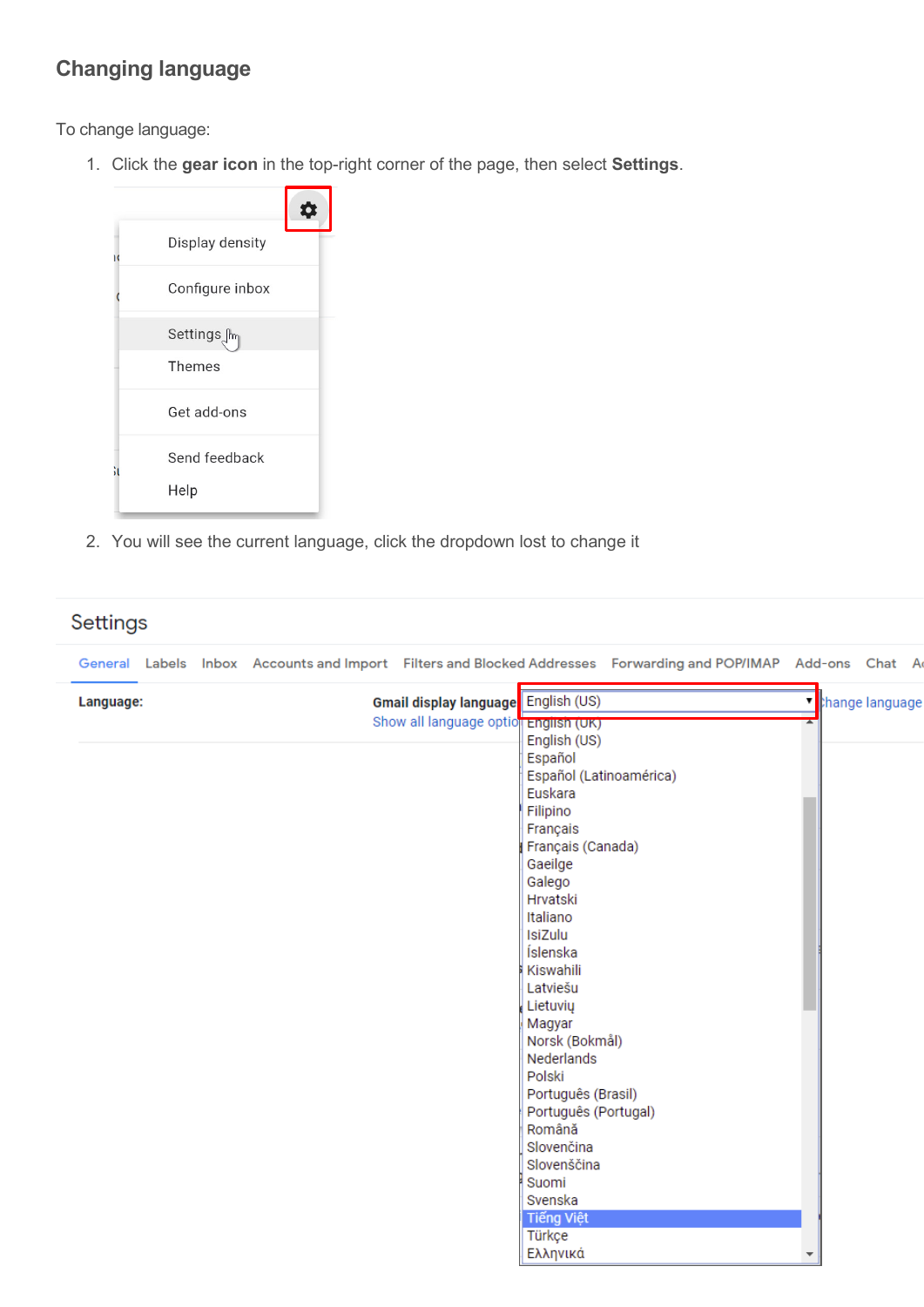# **Adding contacts**

lets you keep an address book of **contacts** so you don't have to memorise everyone's email addresses. You can also add other contact information, like **phone numbers**, **birthdays**, and **physical addresses**.

To add a contact:

1. Click the **Google apps** button.



2. Click the **Contacts** button in the drop-down menu.

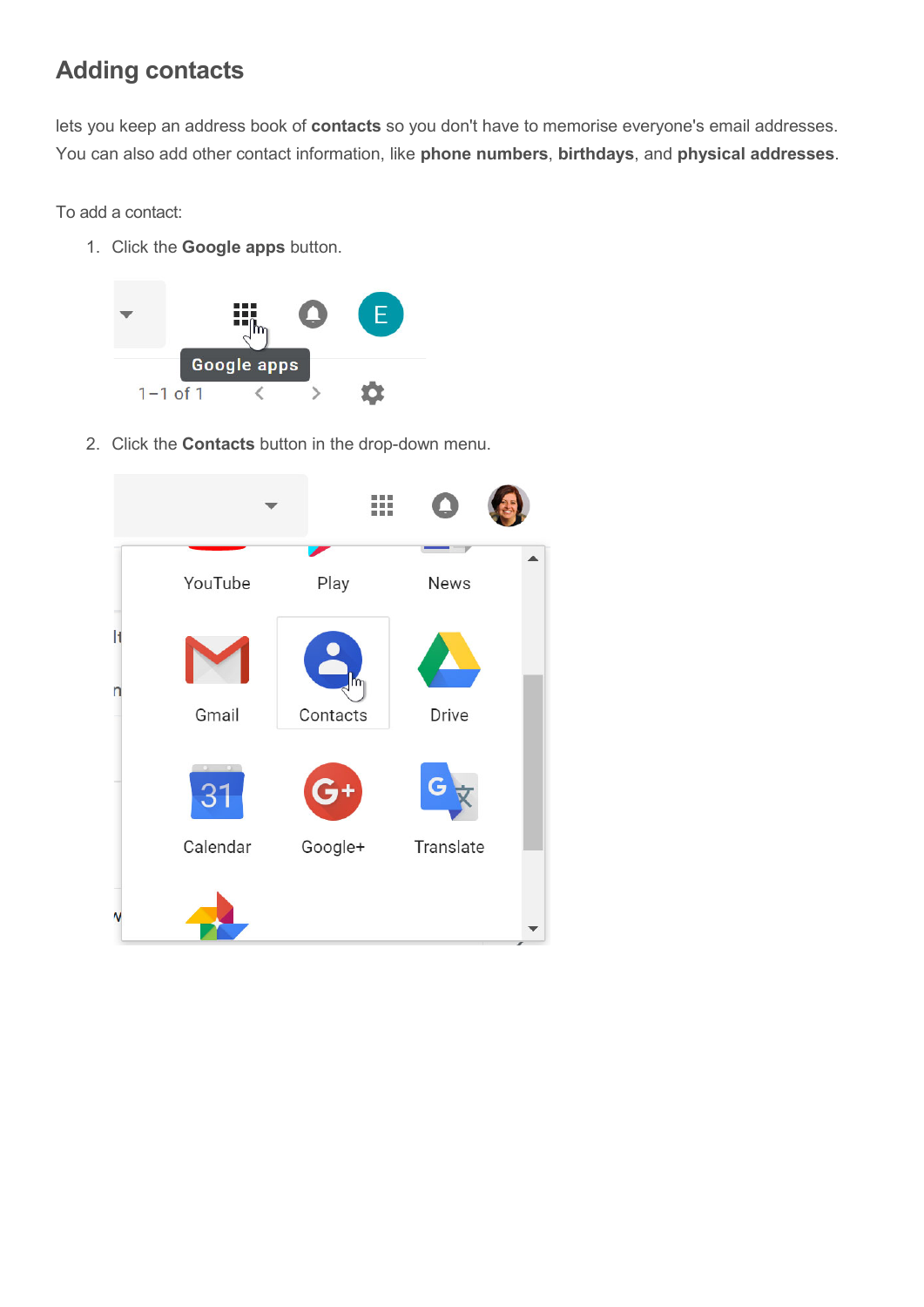**3.** Your contacts screen will appear. Click the **Add new contact** button in the lower-right corner.



4. Enter the contact information, then click **Save**.

| Create contact       |                                   |               |                  |
|----------------------|-----------------------------------|---------------|------------------|
|                      | First name<br>Olenna<br>Last name |               |                  |
|                      | Mason                             |               |                  |
| 匭                    | Company                           | Job title     |                  |
| $\blacktriangledown$ | lakestone.omason@gmail.com        | Label         |                  |
| $\mathcal{L}$        | Phone<br>▀▀▘▝                     |               |                  |
| 目                    | Notes                             |               |                  |
| <b>MORE</b>          |                                   | <b>CANCEL</b> | <b>SAVE</b><br>m |